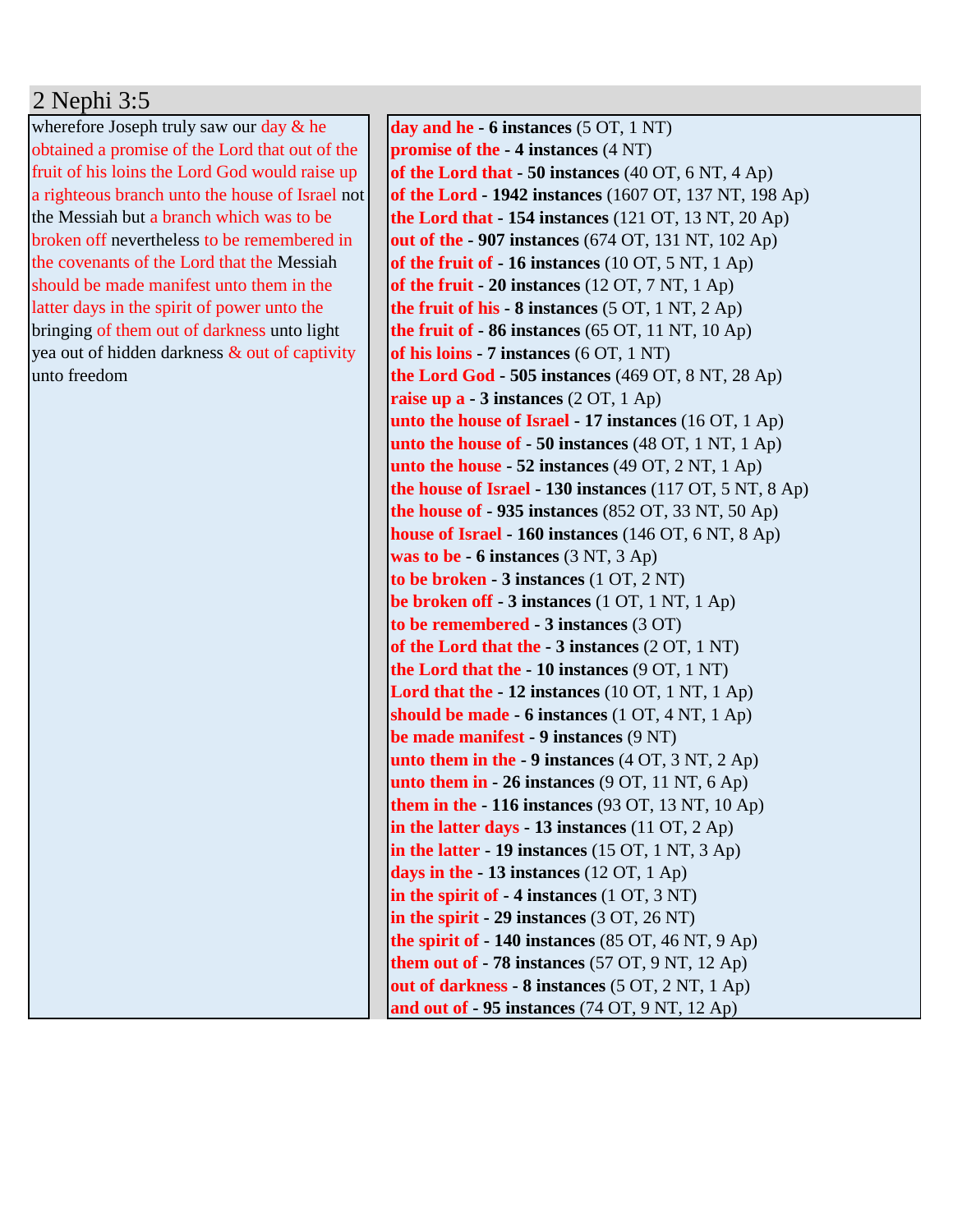| wherefore Joseph truly saw our day & he         | <b>Hebrews 8:6</b> But now hath he obtained a more excellent ministry, by |
|-------------------------------------------------|---------------------------------------------------------------------------|
| obtained a promise of the Lord that out of the  | how much also he is the mediator of a better covenant, which was          |
| fruit of his loins the Lord God would raise up  | established upon better promises.                                         |
| a righteous branch unto the house of Israel not |                                                                           |
| the Messiah but a branch which was to be        |                                                                           |
| broken off nevertheless to be remembered in     |                                                                           |
| the covenants of the Lord that the Messiah      |                                                                           |
| should be made manifest unto them in the        |                                                                           |
| latter days in the spirit of power unto the     |                                                                           |
| bringing of them out of darkness unto light     |                                                                           |
| yea out of hidden darkness & out of captivity   |                                                                           |
| unto freedom                                    |                                                                           |
| wherefore Joseph truly saw our day & he         | 2 Corinthians 5:11 Knowing therefore the terror of the Lord, we           |
| obtained a promise of the Lord that out of the  | persuade men; but we are made manifest unto God; and I trust also are     |
| fruit of his loins the Lord God would raise up  | made manifest in your consciences.                                        |
| a righteous branch unto the house of Israel not |                                                                           |
| the Messiah but a branch which was to be        |                                                                           |
| broken off nevertheless to be remembered in     |                                                                           |
| the covenants of the Lord that the Messiah      |                                                                           |
| should be made manifest unto them in the        |                                                                           |
| latter days in the spirit of power unto the     |                                                                           |
| bringing of them out of darkness unto light     |                                                                           |
| yea out of hidden darkness & out of captivity   |                                                                           |
| unto freedom                                    |                                                                           |
| wherefore Joseph truly saw our day & he         | Jeremiah 23:5 Behold, the days come, saith the LORD, that I will raise    |
| obtained a promise of the Lord that out of the  | unto David a righteous Branch, and a King shall reign and prosper, and    |
| fruit of his loins the Lord God would raise up  | shall execute judgment and justice in the earth.                          |
| a righteous branch unto the house of Israel not |                                                                           |
| the Messiah but a branch which was to be        |                                                                           |
| broken off nevertheless to be remembered in     |                                                                           |
| the covenants of the Lord that the Messiah      |                                                                           |
| should be made manifest unto them in the        |                                                                           |
| latter days in the spirit of power unto the     |                                                                           |
| bringing of them out of darkness unto light     |                                                                           |
| yea out of hidden darkness & out of captivity   |                                                                           |
| unto freedom                                    |                                                                           |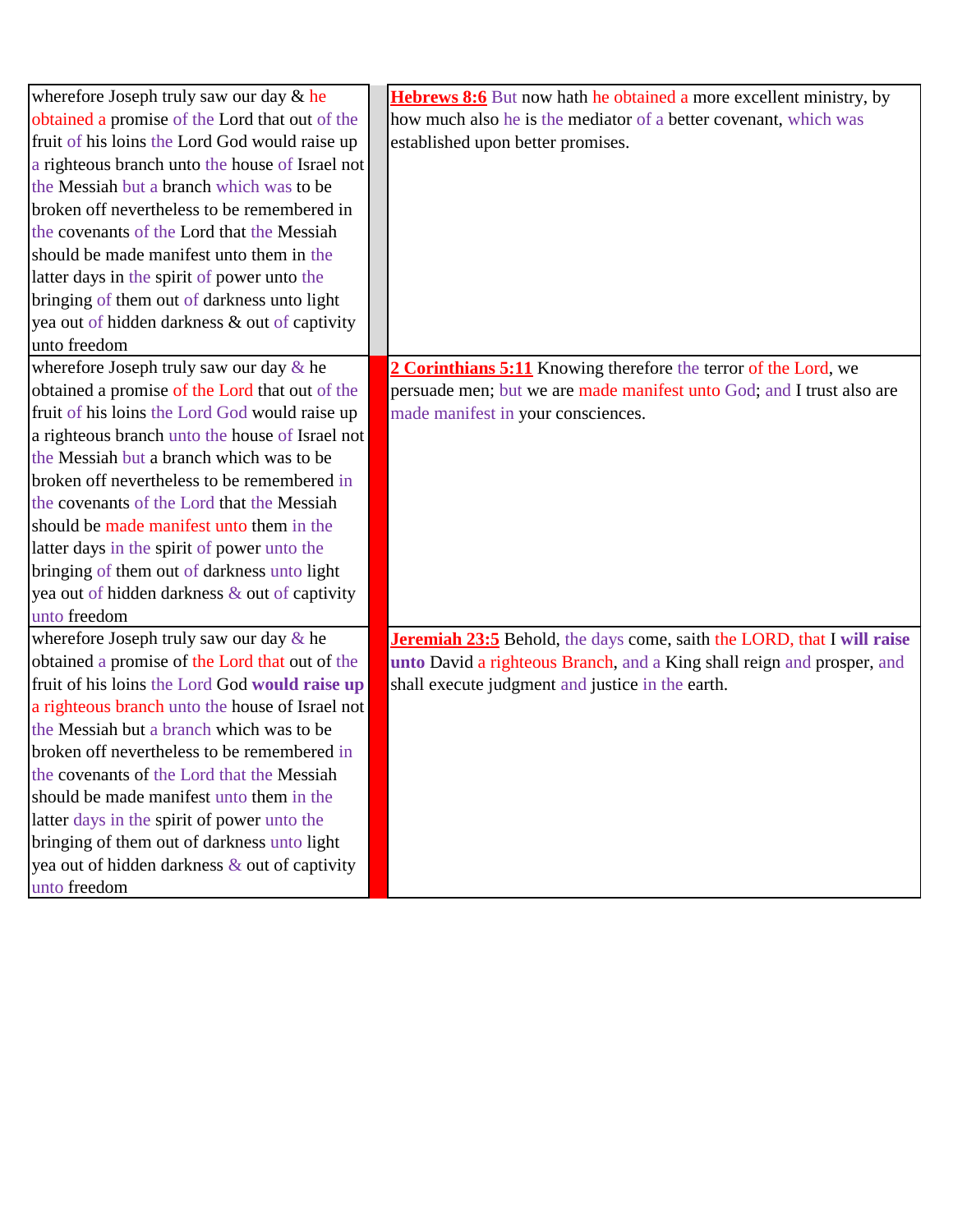| wherefore Joseph truly saw our day & he         | 2 Esdras 13:27 And whereas thou sawest, that out of his mouth there          |
|-------------------------------------------------|------------------------------------------------------------------------------|
| obtained a promise of the Lord that out of the  | came as a blast of wind, and fire, and storm;                                |
| fruit of his loins the Lord God would raise up  |                                                                              |
| a righteous branch unto the house of Israel not |                                                                              |
| the Messiah but a branch which was to be        |                                                                              |
| broken off nevertheless to be remembered in     |                                                                              |
| the covenants of the Lord that the Messiah      |                                                                              |
| should be made manifest unto them in the        |                                                                              |
| latter days in the spirit of power unto the     |                                                                              |
| bringing of them out of darkness unto light     |                                                                              |
| yea out of hidden darkness & out of captivity   |                                                                              |
| unto freedom                                    |                                                                              |
| wherefore Joseph truly saw our day & he         | 1 Maccabees 11:34 Wherefore we have ratified unto them the borders of        |
| obtained a promise of the Lord that out of the  | Judea, with the three governments of Apherema and Lydda and                  |
| fruit of his loins the Lord God would raise up  | Ramathem, that are added unto Judea from the country of Samaria, and         |
| a righteous branch unto the house of Israel not | all things appertaining unto them, for all such as do sacrifice in           |
| the Messiah but a branch which was to be        | Jerusalem, instead of the payments which the king received of them           |
| broken off nevertheless to be remembered in     | yearly aforetime out of the fruits of the earth and of trees.                |
| the covenants of the Lord that the Messiah      |                                                                              |
| should be made manifest unto them in the        |                                                                              |
| latter days in the spirit of power unto the     |                                                                              |
| bringing of them out of darkness unto light     |                                                                              |
| yea out of hidden darkness & out of captivity   |                                                                              |
| unto freedom                                    |                                                                              |
| wherefore Joseph truly saw our day & he         | Acts 2:30 Therefore being a prophet, and knowing that God had sworn          |
| obtained a promise of the Lord that out of the  | with an oath to him, that of the fruit of his loins, according to the flesh, |
| fruit of his loins the Lord God would raise up  | he would raise up Christ to sit on his throne;                               |
| a righteous branch unto the house of Israel not |                                                                              |
| the Messiah but a branch which was to be        |                                                                              |
| broken off nevertheless to be remembered in     |                                                                              |
| the covenants of the Lord that the Messiah      |                                                                              |
| should be made manifest unto them in the        |                                                                              |
| latter days in the spirit of power unto the     |                                                                              |
| bringing of them out of darkness unto light     |                                                                              |
| yea out of hidden darkness & out of captivity   |                                                                              |
| unto freedom                                    |                                                                              |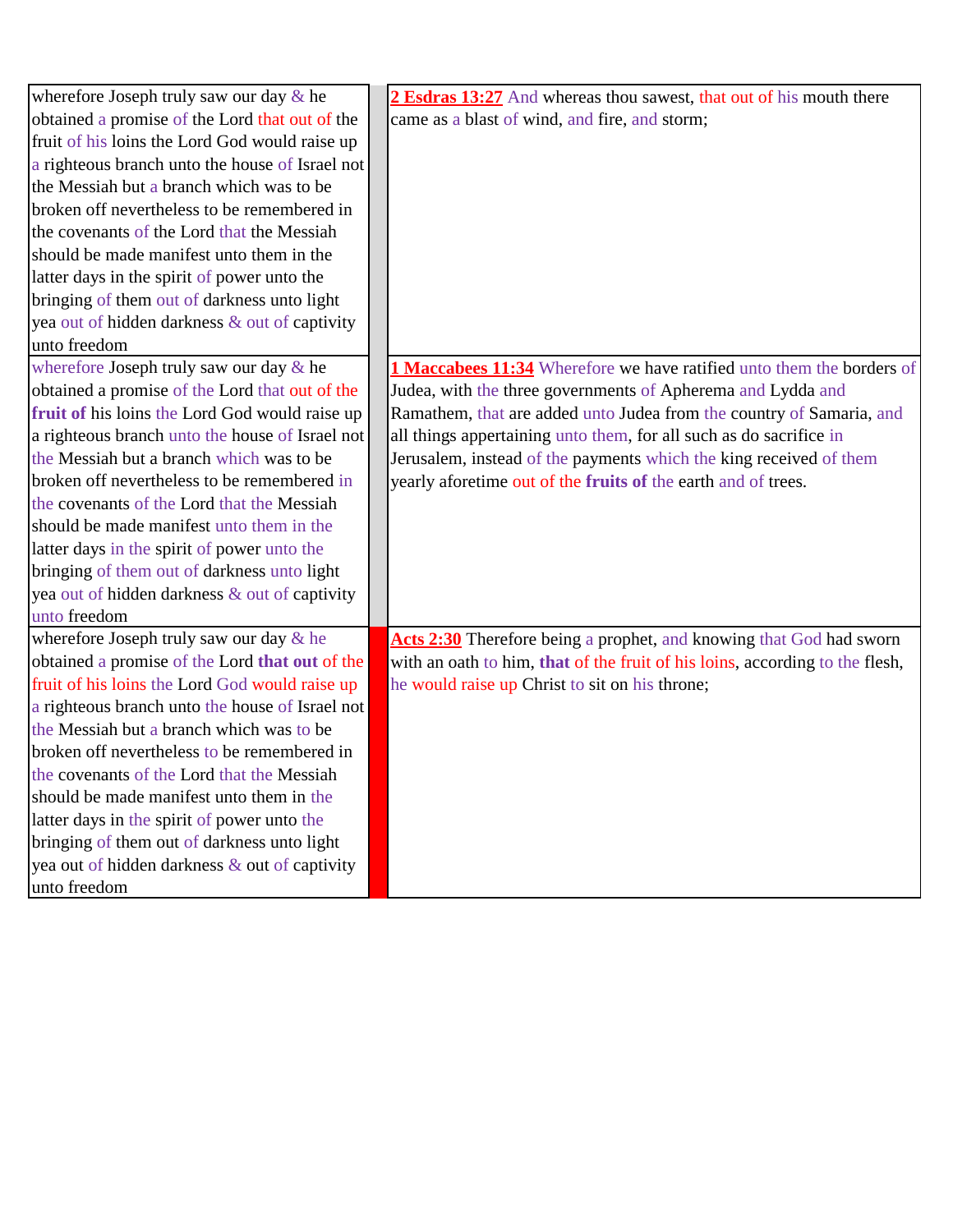| wherefore Joseph truly saw our day & he         | <b>Ezekiel 21:24</b> Therefore thus saith the Lord GOD; Because ye have      |
|-------------------------------------------------|------------------------------------------------------------------------------|
| obtained a promise of the Lord that out of the  | made your iniquity to be remembered, in that your transgressions are         |
| fruit of his loins the Lord God would raise up  | discovered, so that in all your doings your sins do appear; because, I say,  |
| a righteous branch unto the house of Israel not | that ye are come to remembrance, ye shall be taken with the hand.            |
| the Messiah but a branch which was to be        |                                                                              |
| broken off nevertheless to be remembered in     |                                                                              |
| the covenants of the Lord that the Messiah      |                                                                              |
| should be made manifest unto them in the        |                                                                              |
| latter days in the spirit of power unto the     |                                                                              |
| bringing of them out of darkness unto light     |                                                                              |
| yea out of hidden darkness & out of captivity   |                                                                              |
| unto freedom                                    |                                                                              |
| wherefore Joseph truly saw our day & he         | <b>Ezra 6:21</b> And the children of Israel, which were come again out of    |
| obtained a promise of the Lord that out of the  | captivity, and all such as had separated themselves unto them from the       |
| fruit of his loins the Lord God would raise up  | filthiness of the heathen of the land, to seek the LORD God of Israel, did   |
| a righteous branch unto the house of Israel not | eat,                                                                         |
| the Messiah but a branch which was to be        |                                                                              |
| broken off nevertheless to be remembered in     |                                                                              |
| the covenants of the Lord that the Messiah      |                                                                              |
| should be made manifest unto them in the        |                                                                              |
| latter days in the spirit of power unto the     |                                                                              |
| bringing of them out of darkness unto light     |                                                                              |
| yea out of hidden darkness & out of captivity   |                                                                              |
| unto freedom                                    |                                                                              |
| wherefore Joseph truly saw our day & he         | <b>Ezekiel 15:2</b> Son of man, What is the vine tree more than any tree, or |
| obtained a promise of the Lord that out of the  | than a branch which is among the trees of the forest?                        |
| fruit of his loins the Lord God would raise up  |                                                                              |
| a righteous branch unto the house of Israel not |                                                                              |
| the Messiah but a branch which was to be        |                                                                              |
| broken off nevertheless to be remembered in     |                                                                              |
| the covenants of the Lord that the Messiah      |                                                                              |
| should be made manifest unto them in the        |                                                                              |
| latter days in the spirit of power unto the     |                                                                              |
| bringing of them out of darkness unto light     |                                                                              |
| yea out of hidden darkness & out of captivity   |                                                                              |
| unto freedom                                    |                                                                              |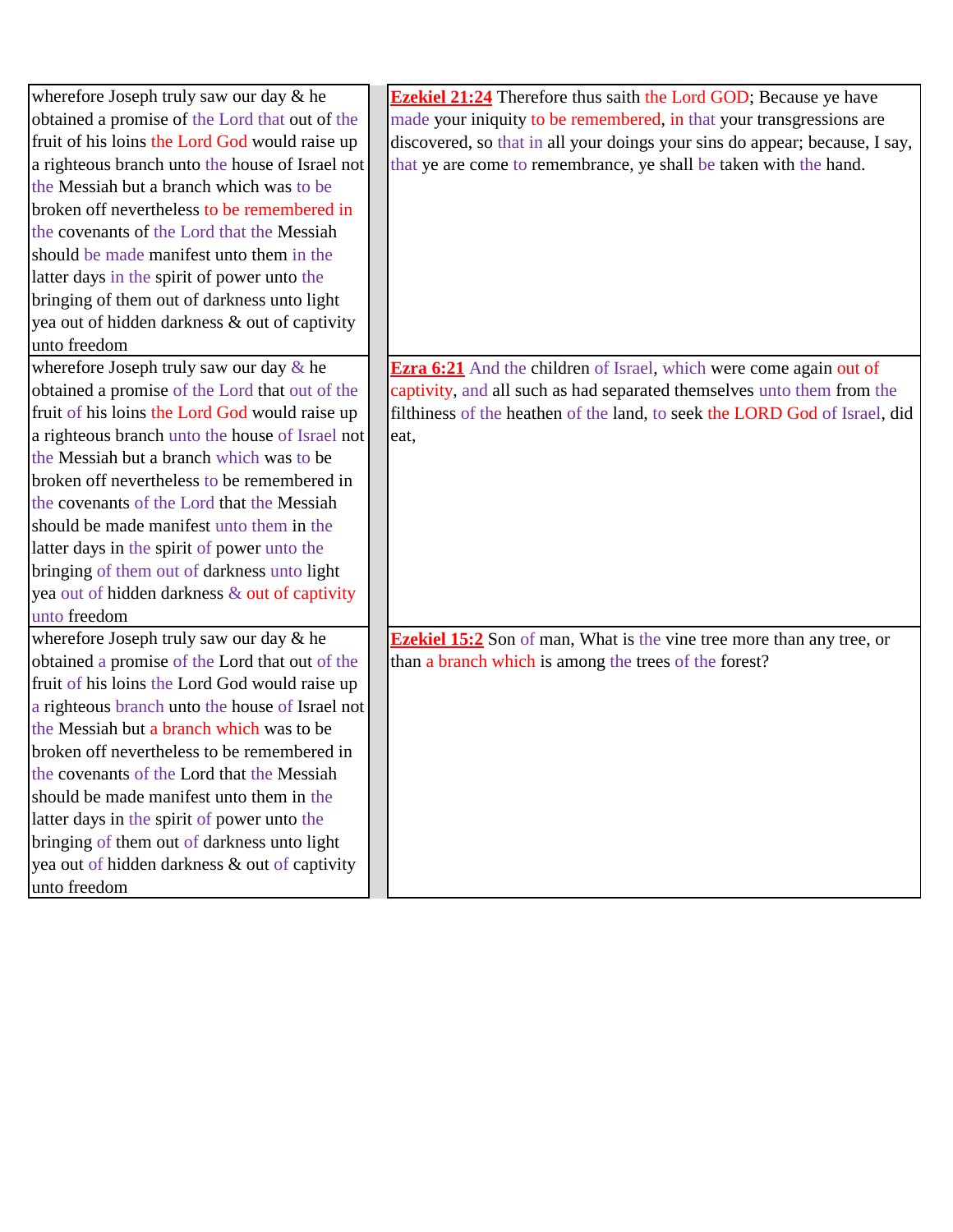| wherefore Joseph truly saw our day & he         | <b>Psalm 45:17</b> I will make thy name to be remembered in all generations: |
|-------------------------------------------------|------------------------------------------------------------------------------|
| obtained a promise of the Lord that out of the  | therefore shall the people praise thee for ever and ever.                    |
| fruit of his loins the Lord God would raise up  |                                                                              |
| a righteous branch unto the house of Israel not |                                                                              |
| the Messiah but a branch which was to be        |                                                                              |
| broken off nevertheless to be remembered in     |                                                                              |
| the covenants of the Lord that the Messiah      |                                                                              |
| should be made manifest unto them in the        |                                                                              |
| latter days in the spirit of power unto the     |                                                                              |
| bringing of them out of darkness unto light     |                                                                              |
| yea out of hidden darkness & out of captivity   |                                                                              |
| unto freedom                                    |                                                                              |
| wherefore Joseph truly saw our day & he         | <b>Lamentations 1:7</b> Jerusalem remembered in the days of her affliction   |
| obtained a promise of the Lord that out of the  | and of her miseries all her pleasant things that she had in the days of old, |
| fruit of his loins the Lord God would raise up  | when her people fell into the hand of the enemy, and none did help her:      |
| a righteous branch unto the house of Israel not | the adversaries saw her, and did mock at her sabbaths.                       |
| the Messiah but a branch which was to be        |                                                                              |
| broken off nevertheless to be remembered in     |                                                                              |
| the covenants of the Lord that the Messiah      |                                                                              |
| should be made manifest unto them in the        |                                                                              |
| latter days in the spirit of power unto the     |                                                                              |
| bringing of them out of darkness unto light     |                                                                              |
| yea out of hidden darkness & out of captivity   |                                                                              |
| unto freedom                                    |                                                                              |
| wherefore Joseph truly saw our day & he         | 1 Maccabees 2:20 Yet will I and my sons and my brethren walk in the          |
| obtained a promise of the Lord that out of the  | covenant of our fathers.                                                     |
| fruit of his loins the Lord God would raise up  |                                                                              |
| a righteous branch unto the house of Israel not |                                                                              |
| the Messiah but a branch which was to be        |                                                                              |
| broken off nevertheless to be remembered in     |                                                                              |
| the covenants of the Lord that the Messiah      |                                                                              |
| should be made manifest unto them in the        |                                                                              |
| latter days in the spirit of power unto the     |                                                                              |
| bringing of them out of darkness unto light     |                                                                              |
| yea out of hidden darkness & out of captivity   |                                                                              |
| unto freedom                                    |                                                                              |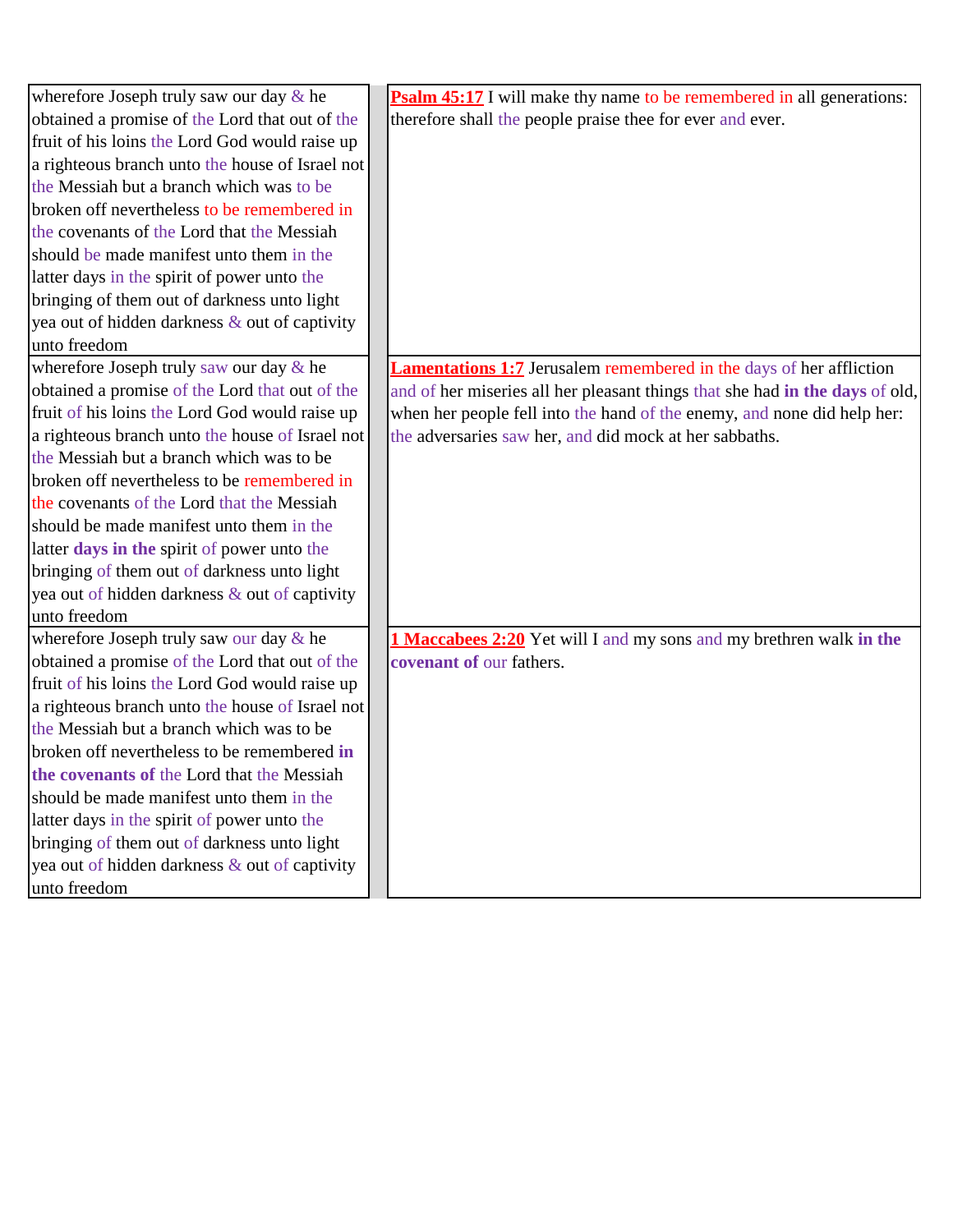| wherefore Joseph truly saw our day & he         | <b>Ephesians 2:12</b> That at that time ye were without Christ, being aliens   |
|-------------------------------------------------|--------------------------------------------------------------------------------|
| obtained a promise of the Lord that out of the  | from the commonwealth of Israel, and strangers from the covenants of           |
| fruit of his loins the Lord God would raise up  | promise, having no hope, and without God in the world:                         |
| a righteous branch unto the house of Israel not |                                                                                |
| the Messiah but a branch which was to be        |                                                                                |
| broken off nevertheless to be remembered in     |                                                                                |
| the covenants of the Lord that the Messiah      |                                                                                |
| should be made manifest unto them in the        |                                                                                |
| latter days in the spirit of power unto the     |                                                                                |
| bringing of them out of darkness unto light     |                                                                                |
| yea out of hidden darkness & out of captivity   |                                                                                |
| unto freedom                                    |                                                                                |
| wherefore Joseph truly saw our day & he         | <b>John 1:31</b> And I knew him not: but that he should be made manifest to    |
| obtained a promise of the Lord that out of the  | Israel, therefore am I come baptizing with water.                              |
| fruit of his loins the Lord God would raise up  |                                                                                |
| a righteous branch unto the house of Israel not |                                                                                |
| the Messiah but a branch which was to be        |                                                                                |
| broken off nevertheless to be remembered in     |                                                                                |
| the covenants of the Lord that the Messiah      |                                                                                |
| should be made manifest unto them in the        |                                                                                |
| latter days in the spirit of power unto the     |                                                                                |
| bringing of them out of darkness unto light     |                                                                                |
| yea out of hidden darkness & out of captivity   |                                                                                |
| unto freedom                                    |                                                                                |
| wherefore Joseph truly saw our day & he         | <b>John 9:3</b> Jesus answered, Neither hath this man sinned, nor his parents: |
| obtained a promise of the Lord that out of the  | but that the works of God should be made manifest in him.                      |
| fruit of his loins the Lord God would raise up  |                                                                                |
| a righteous branch unto the house of Israel not |                                                                                |
| the Messiah but a branch which was to be        |                                                                                |
| broken off nevertheless to be remembered in     |                                                                                |
| the covenants of the Lord that the Messiah      |                                                                                |
| should be made manifest unto them in the        |                                                                                |
| latter days in the spirit of power unto the     |                                                                                |
| bringing of them out of darkness unto light     |                                                                                |
| yea out of hidden darkness & out of captivity   |                                                                                |
| unto freedom                                    |                                                                                |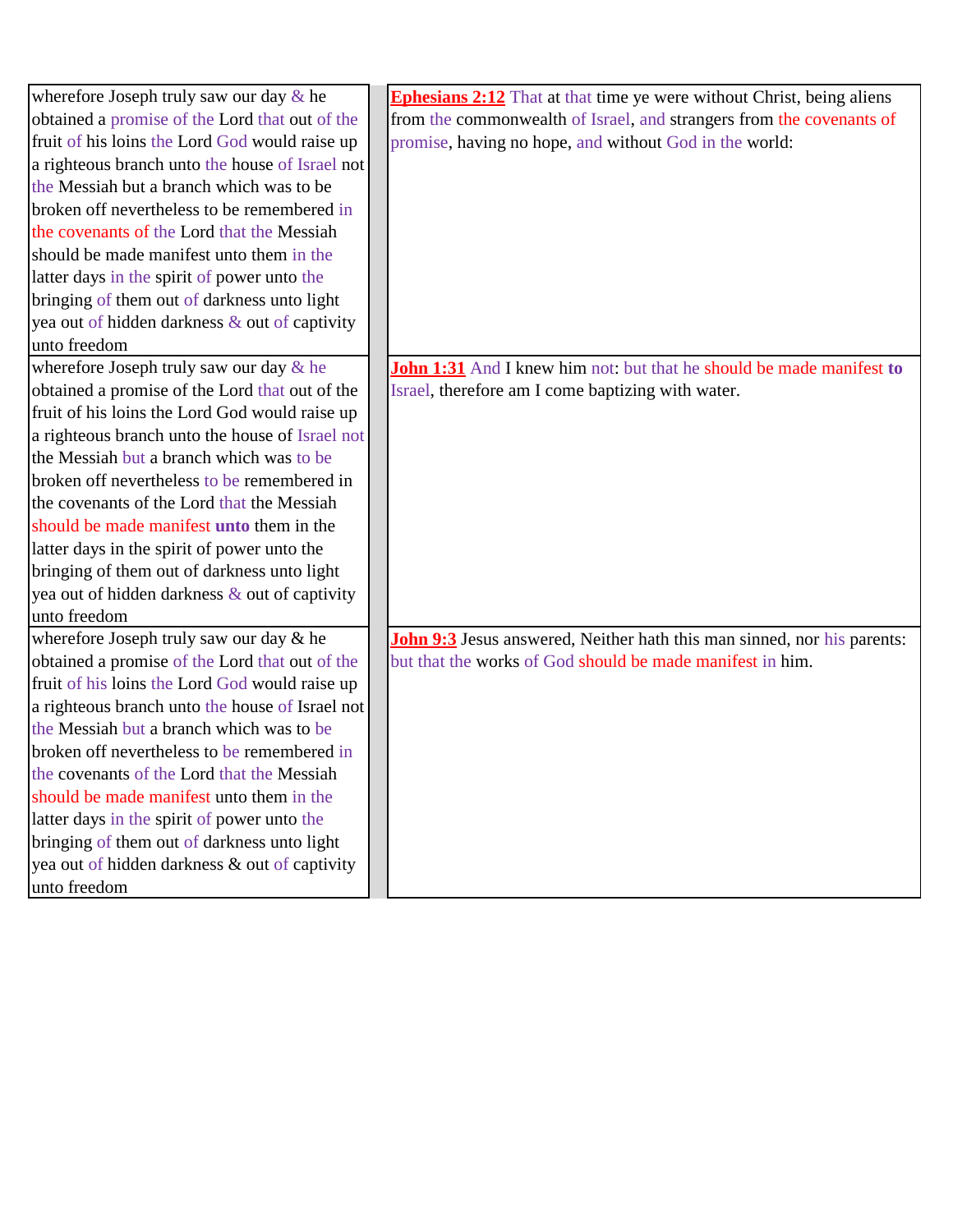| wherefore Joseph truly saw our day $\&$ he      | Romans 10:20 But Esaias is very bold, and saith, I was found of them            |
|-------------------------------------------------|---------------------------------------------------------------------------------|
| obtained a promise of the Lord that out of the  | that sought me not; I was made manifest unto them that asked not after          |
| fruit of his loins the Lord God would raise up  | me.                                                                             |
| a righteous branch unto the house of Israel not |                                                                                 |
| the Messiah but a branch which was to be        |                                                                                 |
| broken off nevertheless to be remembered in     |                                                                                 |
| the covenants of the Lord that the Messiah      |                                                                                 |
| should be made manifest unto them in the        |                                                                                 |
| latter days in the spirit of power unto the     |                                                                                 |
| bringing of them out of darkness unto light     |                                                                                 |
| yea out of hidden darkness & out of captivity   |                                                                                 |
| unto freedom                                    |                                                                                 |
| wherefore Joseph truly saw our day & he         | <b>Job 19:25</b> For I know that my redeemer liveth, and that he shall stand at |
| obtained a promise of the Lord that out of the  | the latter day upon the earth:                                                  |
| fruit of his loins the Lord God would raise up  |                                                                                 |
| a righteous branch unto the house of Israel not |                                                                                 |
| the Messiah but a branch which was to be        |                                                                                 |
| broken off nevertheless to be remembered in     |                                                                                 |
| the covenants of the Lord that the Messiah      |                                                                                 |
| should be made manifest unto them in the        |                                                                                 |
| latter days in the spirit of power unto the     |                                                                                 |
| bringing of them out of darkness unto light     |                                                                                 |
| yea out of hidden darkness & out of captivity   |                                                                                 |
| unto freedom                                    |                                                                                 |
|                                                 |                                                                                 |
| wherefore Joseph truly saw our day & he         | <b>Romans 16:25</b> Now to him that is of power to stablish you according to    |
| obtained a promise of the Lord that out of the  | my gospel, and the preaching of Jesus Christ, according to the revelation       |
| fruit of his loins the Lord God would raise up  | of the mystery, which was kept secret since the world began,                    |
| a righteous branch unto the house of Israel not |                                                                                 |
| the Messiah but a branch which was to be        |                                                                                 |
| broken off nevertheless to be remembered in     |                                                                                 |
| the covenants of the Lord that the Messiah      |                                                                                 |
| should be made manifest unto them in the        |                                                                                 |
| latter days in the spirit of power unto the     |                                                                                 |
| bringing of them out of darkness unto light     |                                                                                 |
| yea out of hidden darkness & out of captivity   |                                                                                 |
| unto freedom                                    |                                                                                 |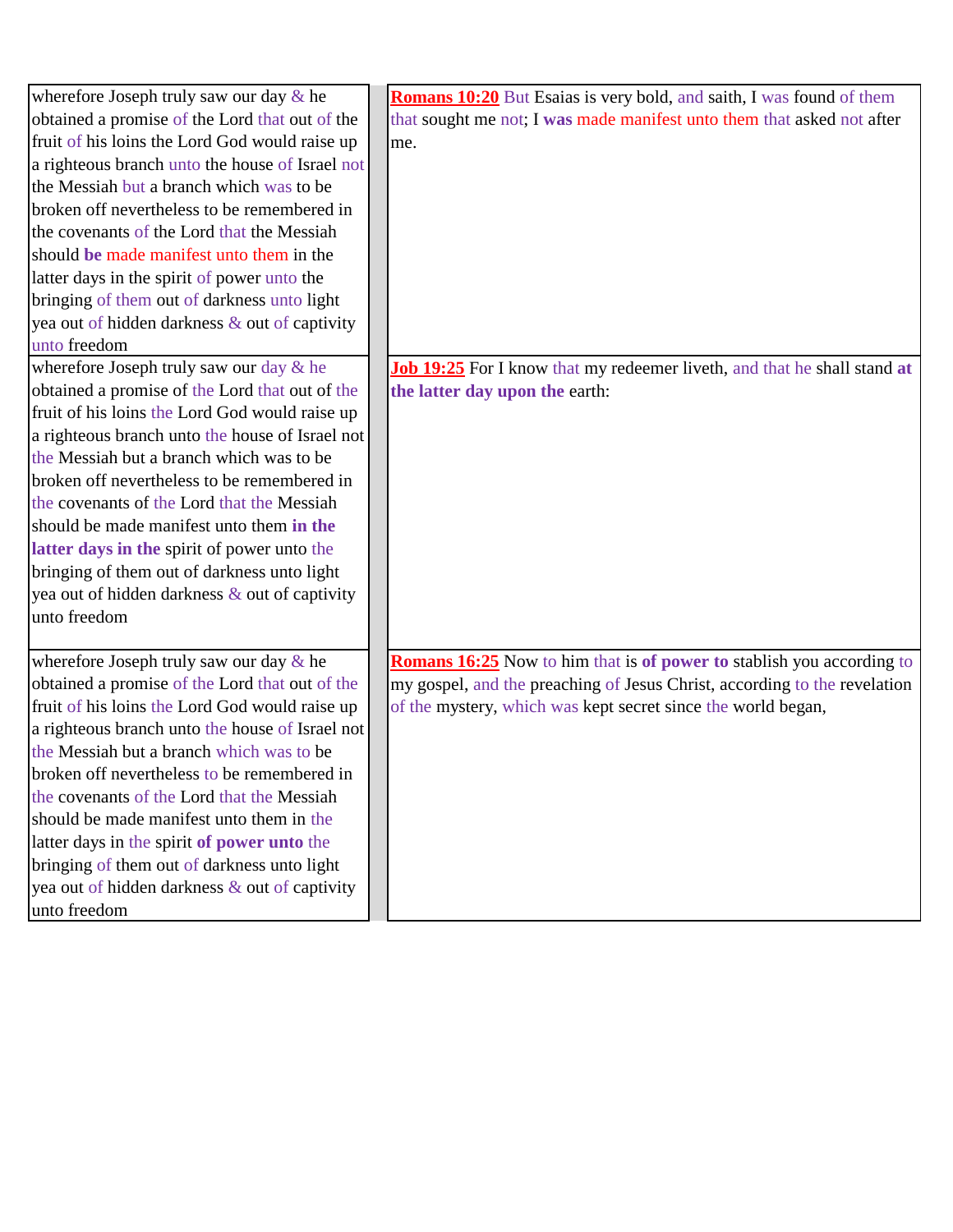| wherefore Joseph truly saw our day & he         | <b>Revelation 13:4</b> And they worshipped the dragon which gave power       |
|-------------------------------------------------|------------------------------------------------------------------------------|
| obtained a promise of the Lord that out of the  | unto the beast: and they worshipped the beast, saying, Who is like unto      |
| fruit of his loins the Lord God would raise up  | the beast? who is able to make war with him?                                 |
| a righteous branch unto the house of Israel not |                                                                              |
| the Messiah but a branch which was to be        |                                                                              |
| broken off nevertheless to be remembered in     |                                                                              |
| the covenants of the Lord that the Messiah      |                                                                              |
| should be made manifest unto them in the        |                                                                              |
| latter days in the spirit of power unto the     |                                                                              |
| bringing of them out of darkness unto light     |                                                                              |
| yea out of hidden darkness & out of captivity   |                                                                              |
| unto freedom                                    |                                                                              |
| wherefore Joseph truly saw our day & he         | <b>Revelation 19:1</b> And after these things I heard a great voice of much  |
| obtained a promise of the Lord that out of the  | people in heaven, saying, Alleluia; Salvation, and glory, and honour, and    |
| fruit of his loins the Lord God would raise up  | power, unto the Lord our God:                                                |
| a righteous branch unto the house of Israel not |                                                                              |
| the Messiah but a branch which was to be        |                                                                              |
| broken off nevertheless to be remembered in     |                                                                              |
| the covenants of the Lord that the Messiah      |                                                                              |
| should be made manifest unto them in the        |                                                                              |
| latter days in the spirit of power unto the     |                                                                              |
| bringing of them out of darkness unto light     |                                                                              |
| yea out of hidden darkness & out of captivity   |                                                                              |
| unto freedom                                    |                                                                              |
| wherefore Joseph truly saw our day & he         | <b>Deuteronomy 12:3</b> And ye shall overthrow their altars, and break their |
| obtained a promise of the Lord that out of the  | pillars, and burn their groves with fire; and ye shall hew down the graven   |
| fruit of his loins the Lord God would raise up  | images of their gods, and destroy the names of them out of that place.       |
| a righteous branch unto the house of Israel not |                                                                              |
| the Messiah but a branch which was to be        |                                                                              |
| broken off nevertheless to be remembered in     |                                                                              |
| the covenants of the Lord that the Messiah      |                                                                              |
| should be made manifest unto them in the        |                                                                              |
| latter days in the spirit of power unto the     |                                                                              |
| bringing of them out of darkness unto light     |                                                                              |
| yea out of hidden darkness & out of captivity   |                                                                              |
| unto freedom                                    |                                                                              |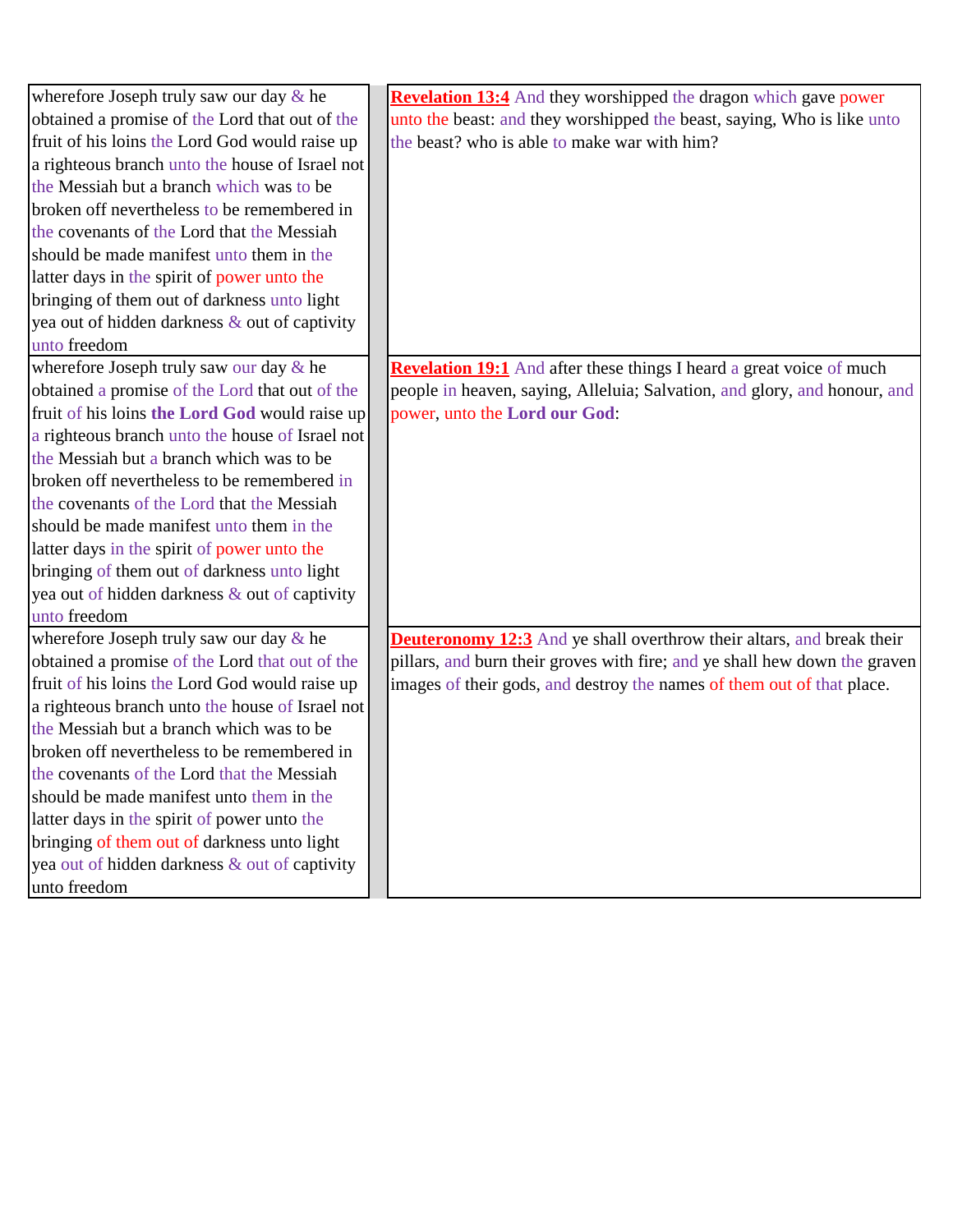| wherefore Joseph truly saw our day $\&$ he      | Psalm 107:14 He brought them out of darkness and the shadow of death,          |
|-------------------------------------------------|--------------------------------------------------------------------------------|
| obtained a promise of the Lord that out of the  | and brake their bands in sunder.                                               |
| fruit of his loins the Lord God would raise up  |                                                                                |
| a righteous branch unto the house of Israel not |                                                                                |
| the Messiah but a branch which was to be        |                                                                                |
| broken off nevertheless to be remembered in     |                                                                                |
| the covenants of the Lord that the Messiah      |                                                                                |
| should be made manifest unto them in the        |                                                                                |
| latter days in the spirit of power unto the     |                                                                                |
| bringing of them out of darkness unto light     |                                                                                |
| yea out of hidden darkness & out of captivity   |                                                                                |
| unto freedom                                    |                                                                                |
| wherefore Joseph truly saw our day & he         | <b>1 Peter 2:9</b> But ye are a chosen generation, a royal priesthood, an holy |
| obtained a promise of the Lord that out of the  | nation, a peculiar people; that ye should shew forth the praises of him        |
| fruit of his loins the Lord God would raise up  | who hath called you out of darkness into his marvellous light:                 |
| a righteous branch unto the house of Israel not |                                                                                |
| the Messiah but a branch which was to be        |                                                                                |
| broken off nevertheless to be remembered in     |                                                                                |
| the covenants of the Lord that the Messiah      |                                                                                |
| should be made manifest unto them in the        |                                                                                |
| latter days in the spirit of power unto the     |                                                                                |
| bringing of them out of darkness unto light     |                                                                                |
| yea out of hidden darkness & out of captivity   |                                                                                |
| unto freedom                                    |                                                                                |
| wherefore Joseph truly saw our day & he         | Ecclesiasticus 17:26 Turn again to the most High, and turn away from           |
| obtained a promise of the Lord that out of the  | iniquity: for he will lead thee out of darkness into the light of health,      |
| fruit of his loins the Lord God would raise up  | and hate thou abomination vehemently.                                          |
| a righteous branch unto the house of Israel not |                                                                                |
| the Messiah but a branch which was to be        |                                                                                |
| broken off nevertheless to be remembered in     |                                                                                |
| the covenants of the Lord that the Messiah      |                                                                                |
| should be made manifest unto them in the        |                                                                                |
| latter days in the spirit of power unto the     |                                                                                |
| bringing of them out of darkness unto light     |                                                                                |
| yea out of hidden darkness & out of captivity   |                                                                                |
| unto freedom                                    |                                                                                |